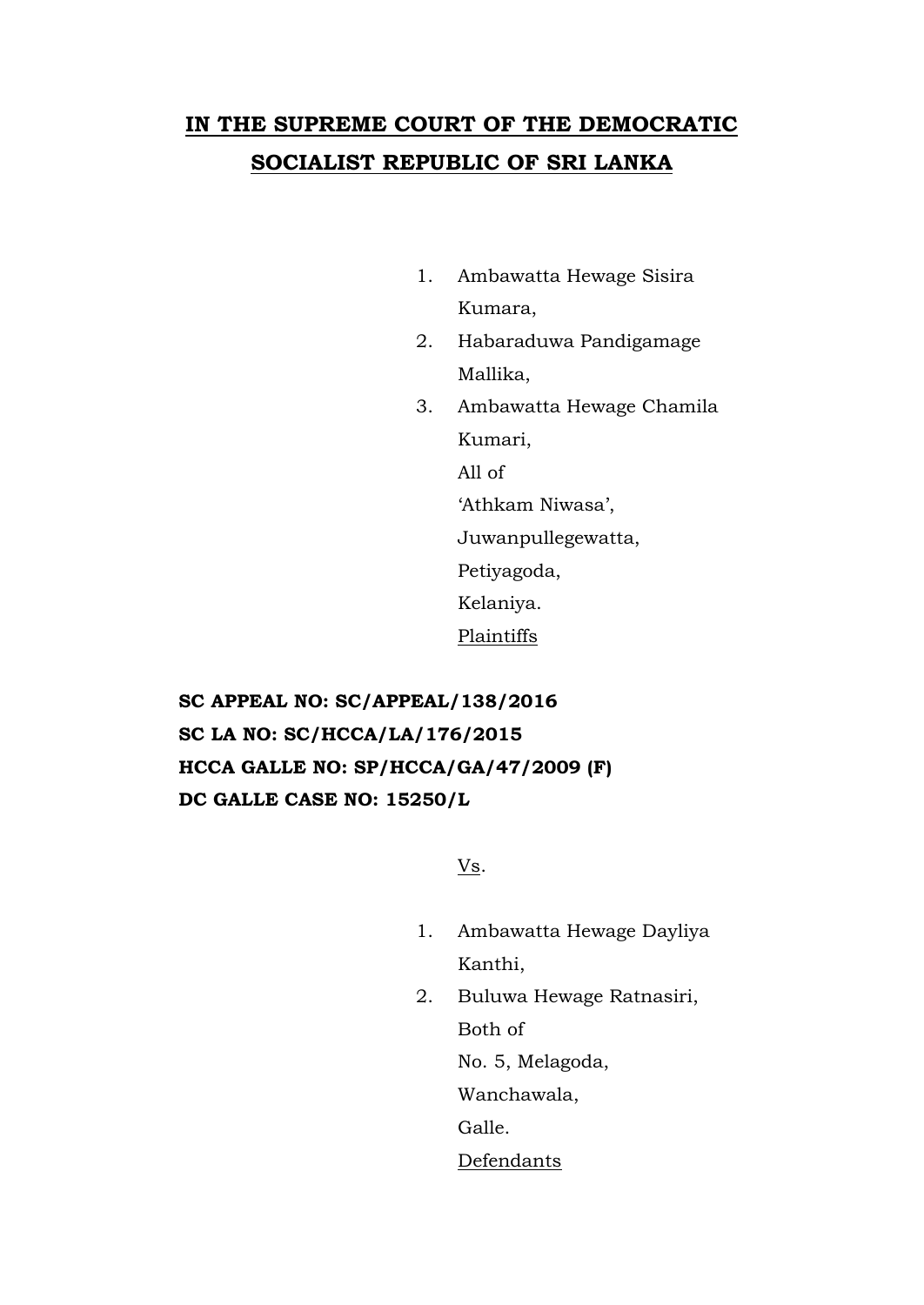### AND BETWEEN

- 1. Ambawatta Hewage Sisira Kumara,
- 2. Habaraduwa Pandigamage Mallika,
- 3. Ambawatta Hewage Chamila Kumari, All of 'Athkam Niwasa', Juwanpullegewatta, Petiyagoda, Kelaniya.

Plaintiff-Appellants

## Vs.

- 1. Ambawatta Hewage Dayliya Kanthi,
- 2. Buluwa Hewage Ratnasiri, Both of

No. 5, Melagoda,

Wanchawala,

Galle.

Defendant-Respondents

### AND NOW BETWEEN

1. Ambawatta Hewage Sisira Kumara,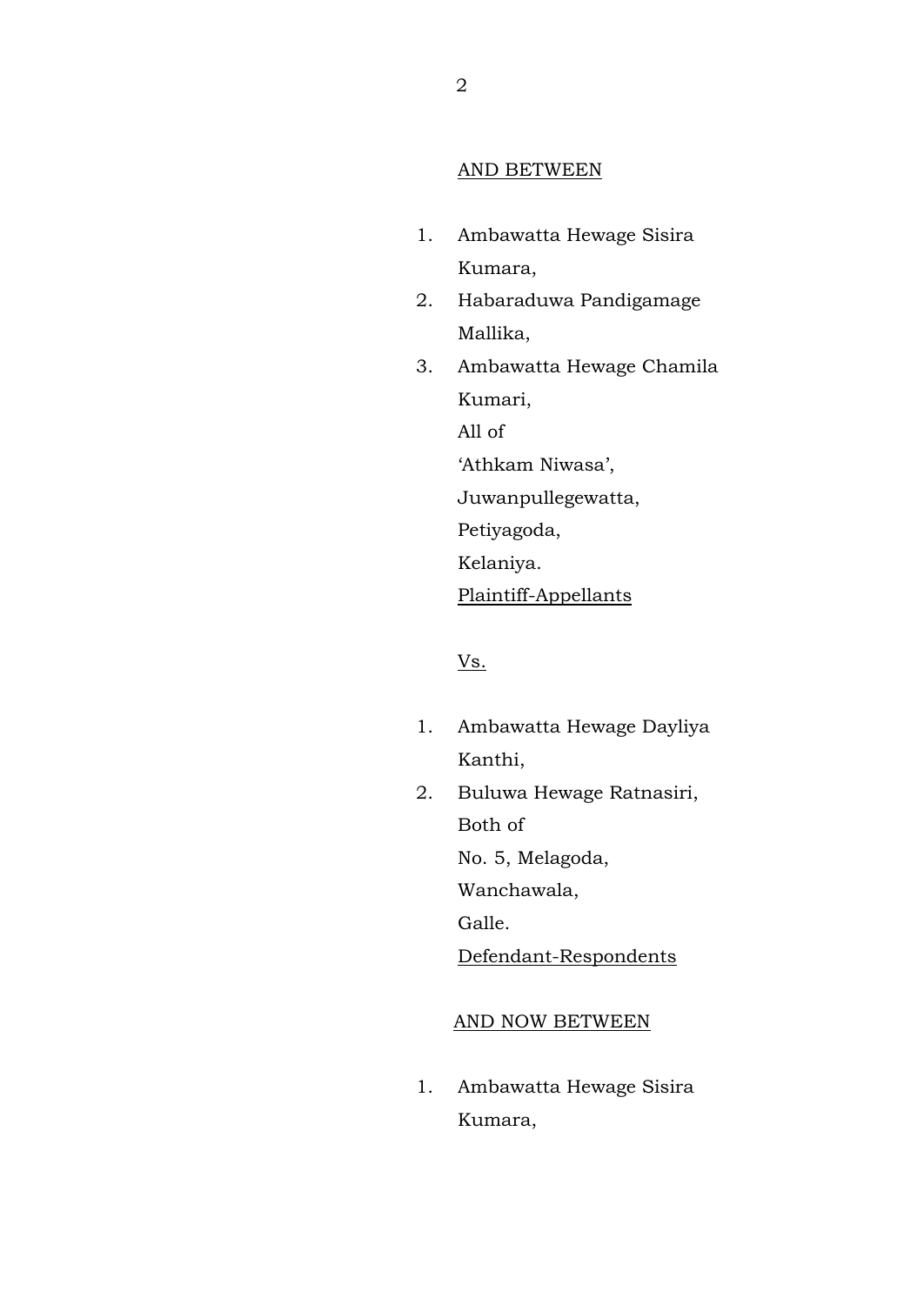- 2. Habaraduwa Pandigamage Mallika,
- 3. Ambawatta Hewage Chamila Kumari, All of 'Athkam Niwasa',

Juwanpullegewatta,

Petiyagoda,

Kelaniya.

Plaintiff-Appellant-Appellants

Vs.

- 1. Ambawatta Hewage Dayliya Kanthi,
- 2. Buluwa Hewage Ratnasiri, Both of No. 5, Melagoda, Wanchawala, Galle. Defendant-Respondent-**Respondents**

Before: P. Padman Surasena, J. K.K. Wickramasinghe, J. Mahinda Samayawardhena, J.

Counsel: Dr. Sunil Coorey with Sudarshani Coorey for the Plaintiff-Appellant-Appellants.

3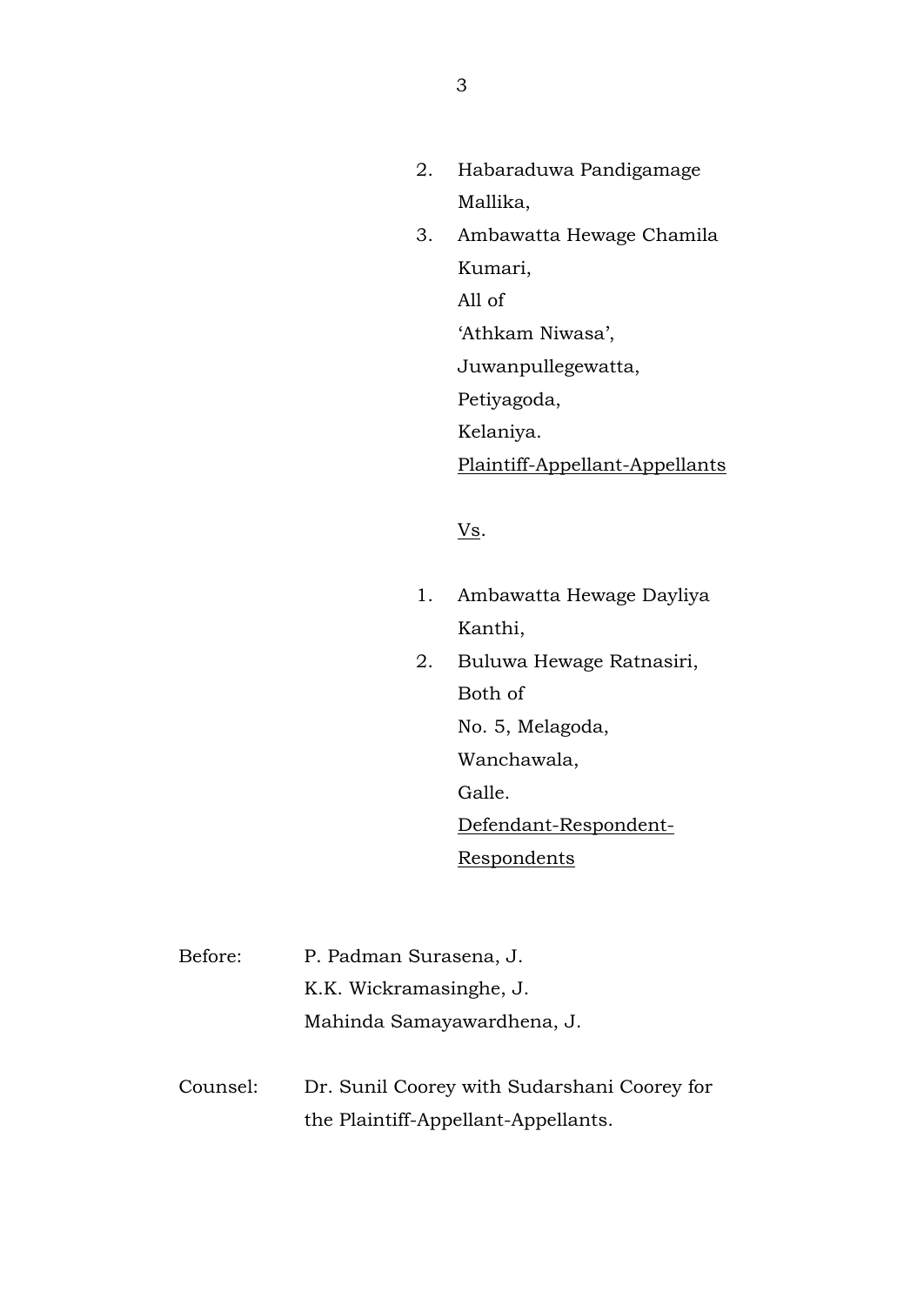Defendant-Respondent-Respondents absent and unrepresented.

Argued on: 27.04.2021

Written submissions:

by the Plaintiff-Appellant-Appellants on 16.12.2016

Decided on: 10.06.2021

## Mahinda Samayawardhena, J.

The three Plaintiffs filed this action in the District Court of Galle seeking a declaration of title to the land described in the schedule to the plaint, ejectment of the two Defendants therefrom, and damages. The Defendants filed a joint answer seeking dismissal of the Plaintiffs' action, a declaration that they are the owners of the land, and damages.

At the trial, admissions were recorded, and issues were raised and the case was re-fixed for further trial. The Defendants were not ready on the date of further trial and the trial was postponed. On the next date, the Defendants were absent and their Attorney-at-Law informed Court that she had no instructions. The Court fixed the case for *ex parte* trial against the Defendants.

At the *ex parte* trial, the evidence of the 1st Plaintiff was led by a President's Counsel and documents P1-P7 were marked. The learned District Judge did not ask a single question from the witness nor was any clarification sought from Counsel for the Plaintiffs. The *ex parte* Judgment was postponed. By the *ex parte* Judgment delivered on 24.04.2009, the District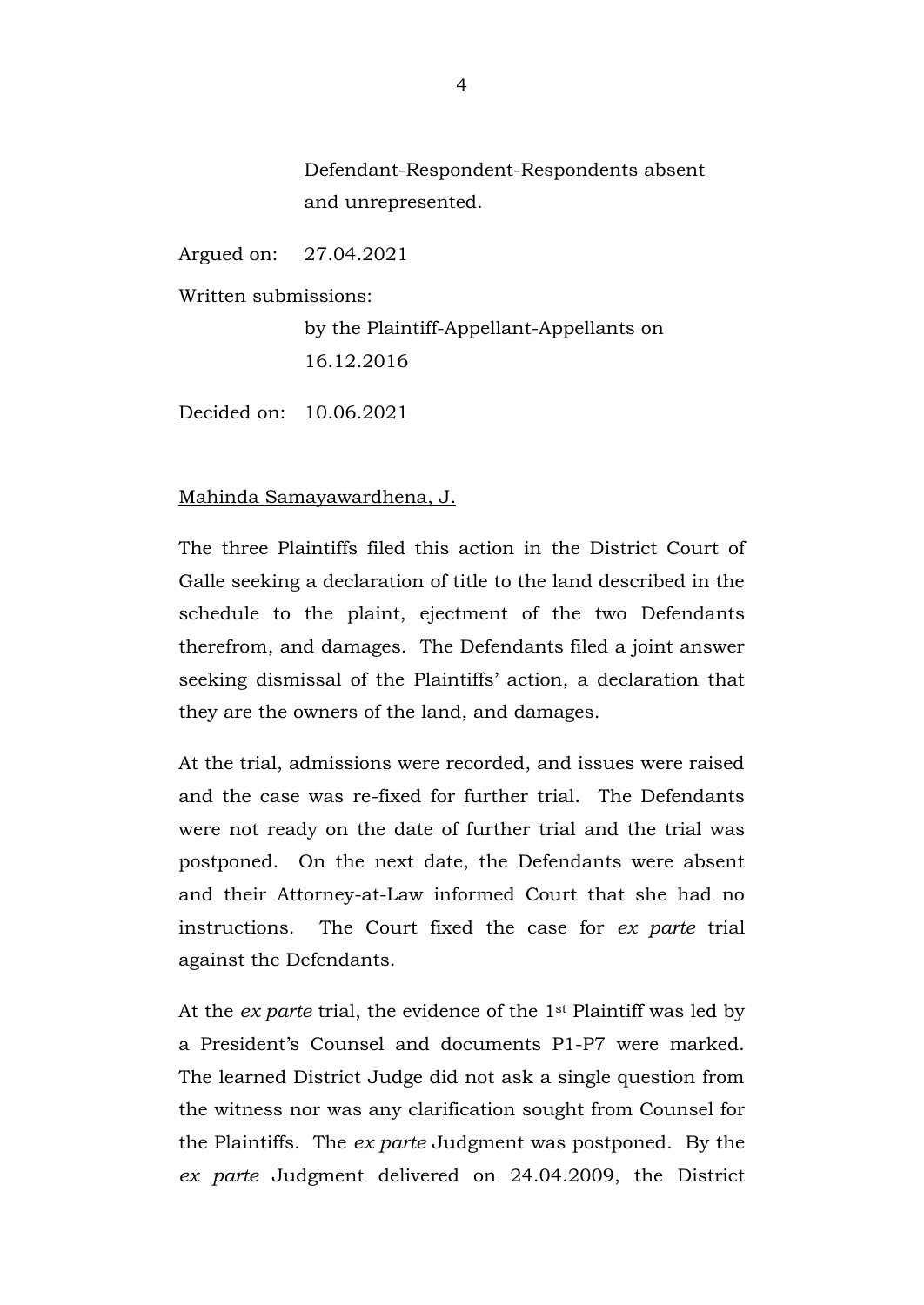Judge dismissed the Plaintiffs' action on the basis that the Plaintiff failed to identify the corpus.

On appeal, the High Court of Civil Appeal affirmed the Judgment of the District Court. Hence the Plaintiffs before the final Court.

This Court granted leave to appeal on the question whether the High Court erred in law when it held that the corpus had not been identified in view of the unique facts of this case.

In my view, this question of law shall be answered in the affirmative and the appeal shall be allowed. Let me explain.

The parties to this action are members of the same family. They are not strangers to one another. The land in suit, which was their mother's property, is described in the schedule to the plaint.

The Defendants *inter alia* in paragraphs 2 and 15 of the answer admitted the corpus and, in the prayer to the answer, sought a declaration of title to the corpus in their favour. Furthermore, at the trial, by way of a formal admission recorded as admission No. 2, the corpus was admitted. In terms of section 58 of the Evidence Ordinance, admitted facts need not be proved unless "*the court may, in its discretion, require the facts admitted to be proved otherwise than by such admissions*." But in this case, the Court did not require the corpus to be proved or properly identified despite its admission by the Defendants.

Obviously, no issue was raised at the trial on the identification of the corpus. Both the Plaintiffs and the Defendants raised issues on the premise that the corpus was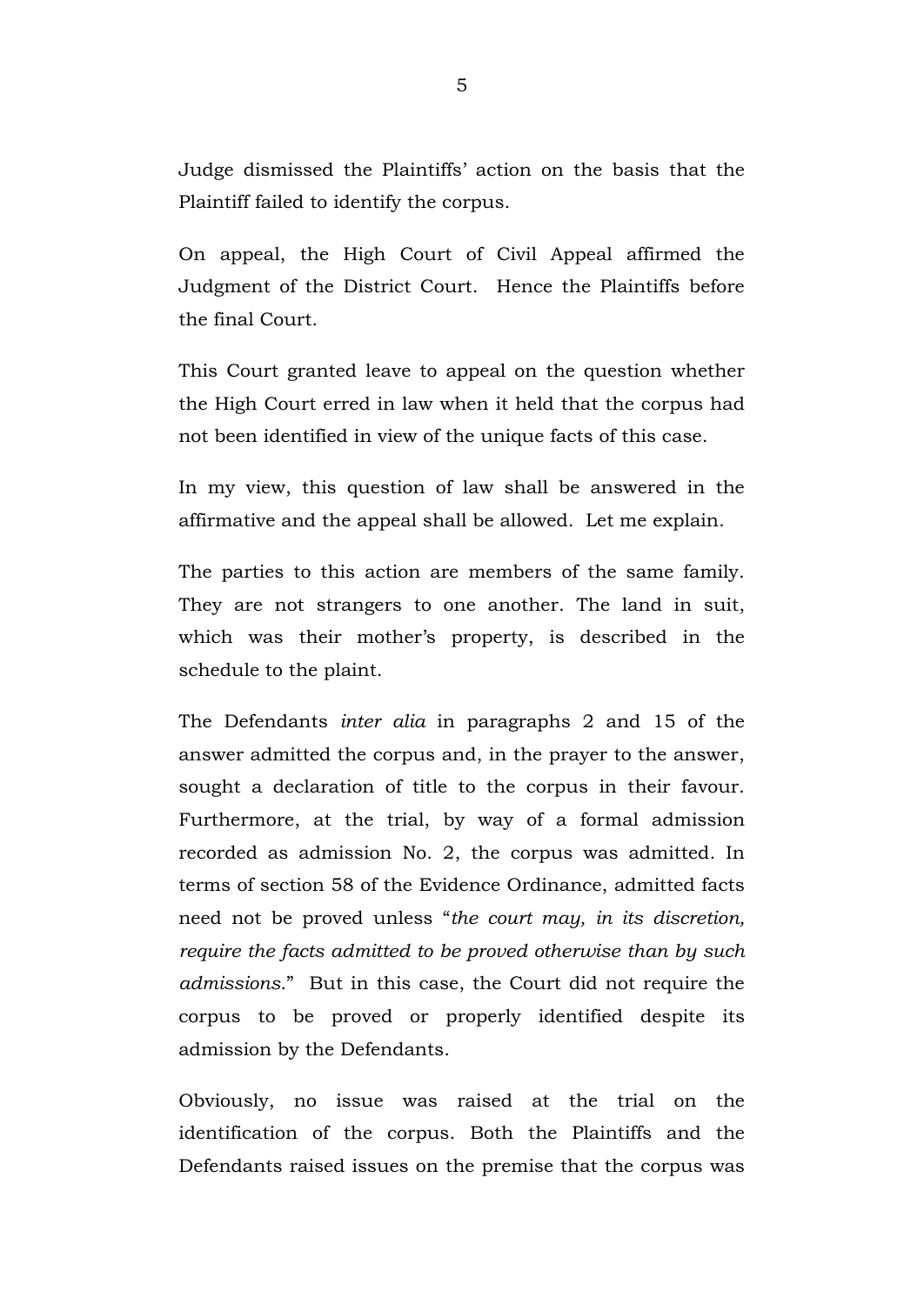admitted. For instance, issue No. 26 raised by the Defendants is: "*Have the Defendants acquired prescriptive title to this land and the house?*" Be it noted that the Defendants speak of "this land". Then what is this fuss about nonidentification of the corpus?

What the learned District Judge states in essence is that although the land is described by a Lot number in the schedule to the plaint, the Plan number is not mentioned and therefore the land has not been properly identified. This is an omission on the part of the Plaintiffs' Attorney-at-Law. What is typed in the schedule to the plaint as the subject matter of the dispute is the land described in the schedules to the deeds, which are all pleaded and produced in evidence. The Plan number is mentioned in the schedules to all these deeds.

The Plaintiffs filed this action seeking a declaration of title and ejectment of the Defendants from the entire land described in the schedule to the plaint, not from a portion of it. The Defendants' counter claim is also for the entire land. There is no ambiguity whatsoever as to the identification of the corpus by the Defendants against whom this action has been filed.

The system of justice we practice is adversarial as opposed to inquisitorial, and therefore, the Judge shall decide the case as it is presented before him by the two contesting parties and not in the way the Judge prefers it to have been presented before him.

In the Supreme Court case of *Saravanamuthu v. Packiyam [2012] 1 Sri LR 298*, the Plaintiff instituted the action in the District Court against the Defendants for a declaration of title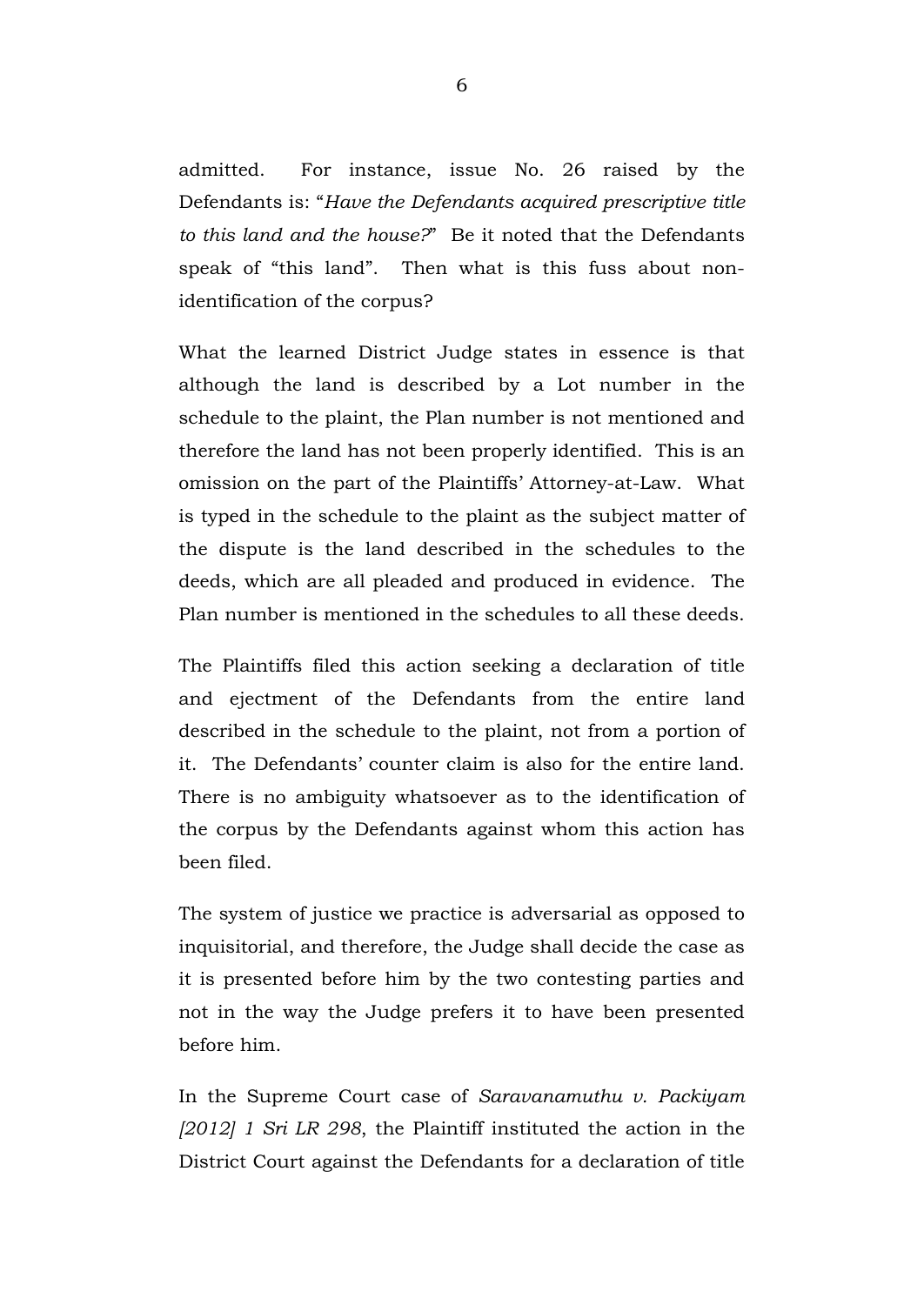to the land described in the schedule to the plaint, ejectment of the Defendants therefrom, and damages. The Defendants in their answer admitted their residence and the situation of the land as averred in the plaint but denied the Plaintiff's claim. In the answer, they stated that the land is the same as that described in the schedule to the plaint, but described the land in the answer according to their deed. After trial, the District Court entered Judgment for the Plaintiff. On appeal, the High Court of Civil Appeal ordered a re-trial on the basis that Counsel for both parties had failed to draw the attention of Court to the discrepancy between the schedules to the plaint and the answer.

On appeal to this Court, Sripavan J. (later C.J.), whilst stating at page 301 "*It must be remembered that the jurisdiction of the Court is limited to the dispute presented for adjudication by the contesting parties*", held at page 302 that "*In view of the specific admission made by the Respondents in paragraph 4 of the answer there was no dispute amongst the parties as to the identification of the corpus even though the corpus is described differently in the answer. It is observed that no issue was raised before the District Court as to the identity of the corpus. The High Court sought to deal with the point that had not been an issue before the learned District Judge*." The appeal was allowed and the Judgment of the District Court was restored.

Although the trial in the instant action was taken up *ex parte* against the Defendants, without purging the default, the Defendants were allowed to participate at the argument before the High Court, as in an appeal filed against a Judgment entered *inter partes*.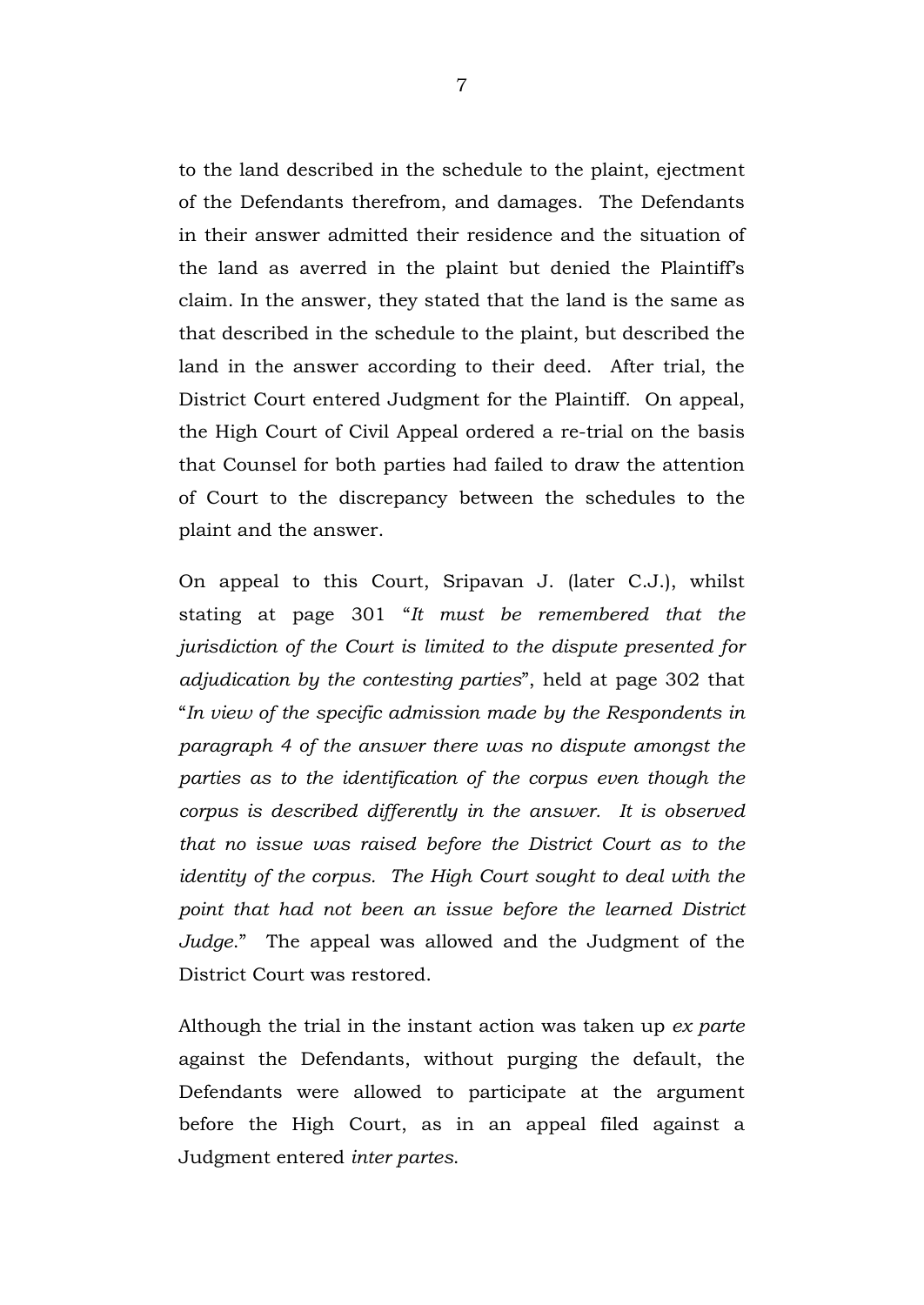It is unfortunate that the High Court of Civil Appeal affirmed the Judgment of the District Court and dismissed the appeal with costs.

The learned High Court Judge attempts to justify the conclusion of the District Judge in a perplexing manner. He states:

*The Plaintiffs have produced title deeds for the land described in the plaint. It is also correct that both parties have admitted the land described in the schedule to the plaint as the subject matter of this action. The subject matter means the land for which the dispute arose between the Plaintiffs and the Defendants. The Defendants admitted that the dispute arose for the land described in the plaint. However, there is no proof that the defined lot 1 of lot D mentioned in the title deeds of the Plaintiffs is the portion of land where the dispute arose between the Plaintiffs and the Defendants. Hence it is essential to depict the land for which the Plaintiffs seek a declaration of title.* 

The learned High Court Judge states there is no proof that the defined Lot 1 of Lot D mentioned in the title deeds of the Plaintiffs is the portion of land in respect of which the dispute arose between the Plaintiffs and the Defendants. In the schedule to the plaint, the land is described as the defined Lot 1 of Lot D. The High Court Judge acknowledges that the Defendants admit that the dispute arose in respect of the land described in the plaint. I fail to understand this line of thinking of the learned High Court Judge.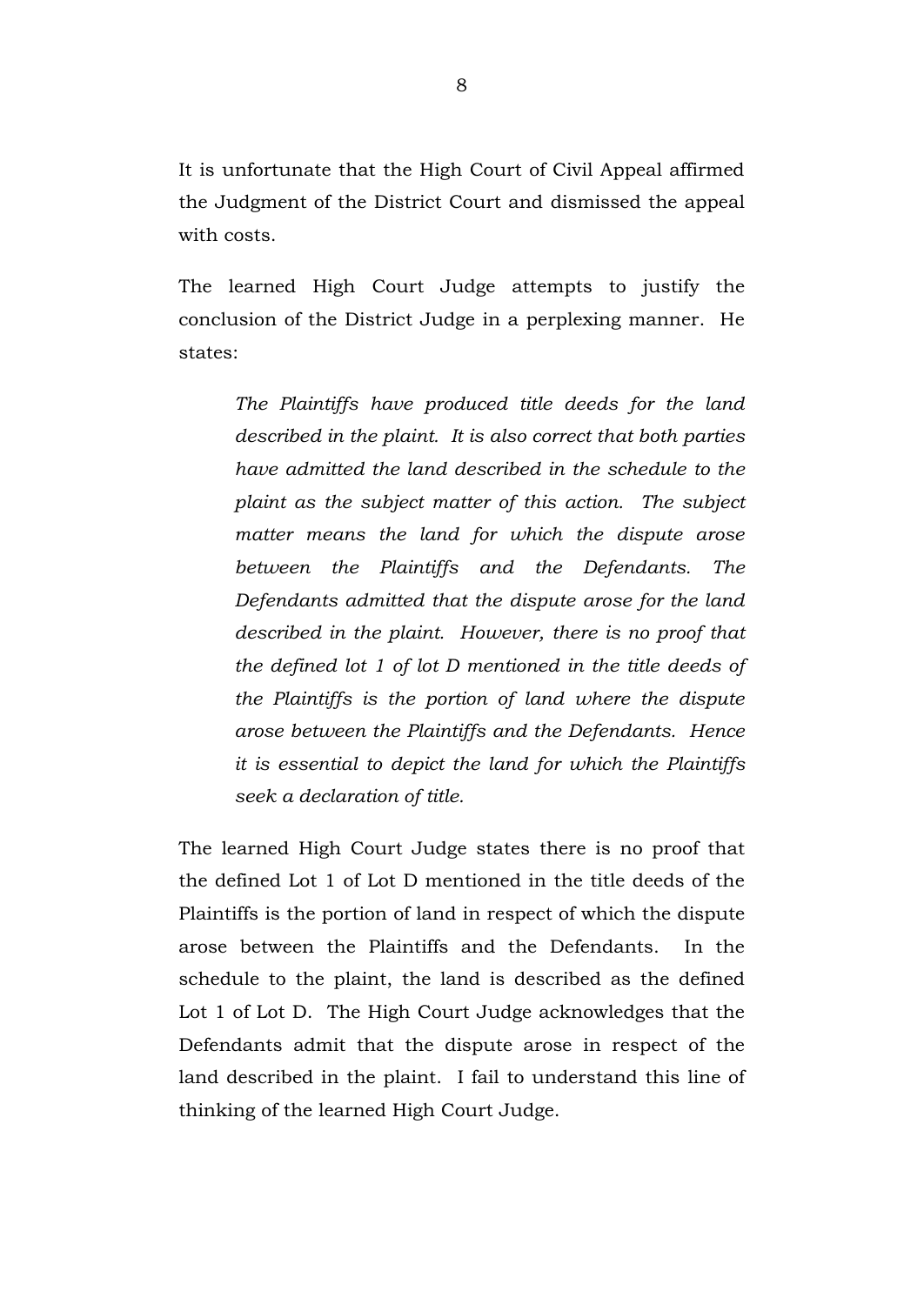Litigation is not wordplay, nor is it a game to be won by the cleverer or more astute. It is a far more serious contest authorised by law, in a court of justice, for the purpose of enforcing a right.

Unless the matter goes to the root of the case, cases need not be dismissed on flimsy technical grounds.

In *Silva v. Selohamy (1923) 25 NLR 113*, decided nearly a century ago, Schneider J. remarked at 114: "*It is not the policy of the Civil Procedure Code to throw out applications for relief for defect in pleadings. On the contrary, its policy would appear to be otherwise.*"

The High Court relied upon *Latheef v. Mansoor [2010] 2 Sri LR 333* to dismiss the appeal which reaffirmed the established principal that – be it *rei vindicatio* or partition – if the corpus cannot be identified, the action cannot be maintained. There is no question about the legal principal expounded in *Latheef's* case but the issue lies in the applicability of this principal to this case where the facts are totally different.

In *Latheef's* case, there was a real dispute in the identification of the corpus. There was no admission recorded as to the corpus and the 1<sup>st</sup> to 5<sup>th</sup> issues raised at the trial revealed that there was a dispute regarding the identity of the corpus. The Court then issued not one but two commissions to different surveyors to identify the corpus. After the return of the commissions, the 6<sup>th</sup> issue was raised putting the identification of the corpus in issue. The identity of the corpus was so complex that this Court dedicated 12 pages in the Judgment (pages 378-390) to deal with this question. In the instant action there is no such issue.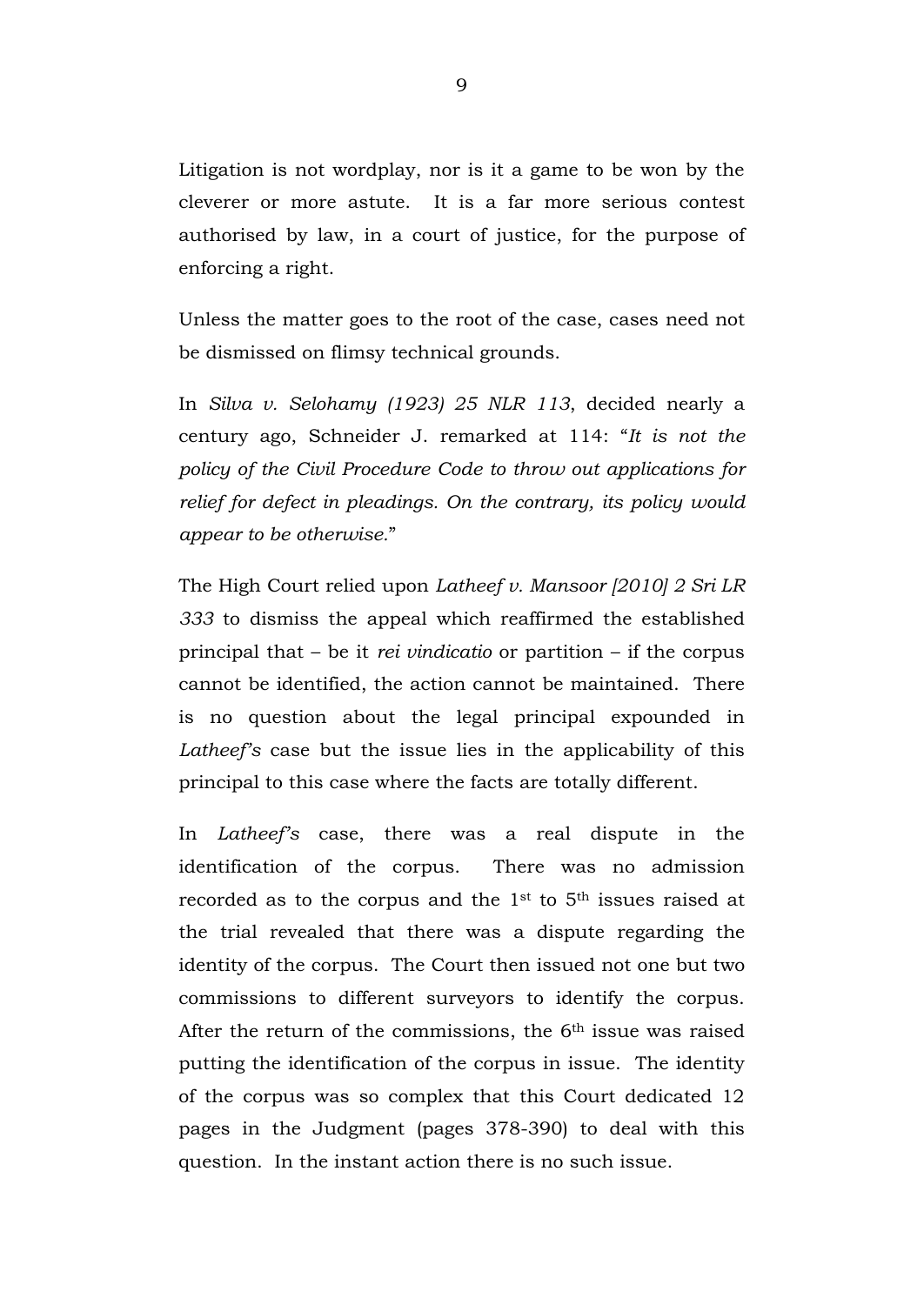A principle laid down in a case shall be understood in the context of the peculiar facts and circumstances of that particular case. Such principles have no universal application unless the facts and circumstances in both cases are on all fours.

In the House of Lords decision of *Quinn v. Leathem [1901] AC 495*, the question arose on the applicability of the former decision of the same House in *Allen v. Flood [1898] AC 1*, which, if boldly applied, the Plaintiff had no case. "*If upon these facts so found the Plaintiff could have no remedy against those who had thus injured him*," Lord Halsbury remarked, "*it could hardly be said that our jurisprudence was that of a civilized community, nor indeed do I understand that any one has doubted that, before the decision in Allen v. Flood in this House, such fact would have established a cause of action against the Defendants*."

Lord Halsbury emphasised at page 506:

*[E]very judgment must be read as applicable to the particular facts proved, or assumed to be proved, since the generality of the expressions which may be found there are not intended to be expositions of the whole law, but governed and qualified by the particular facts of the case in which such expressions are to be found. The other is that a case is only an authority for what it actually decides. I entirely deny that it can be quoted for a proposition that may seem to follow logically from it. Such a mode of reasoning assumes that the law is necessarily a logical code, whereas every lawyer must acknowledge that the law is not always logical at all.*